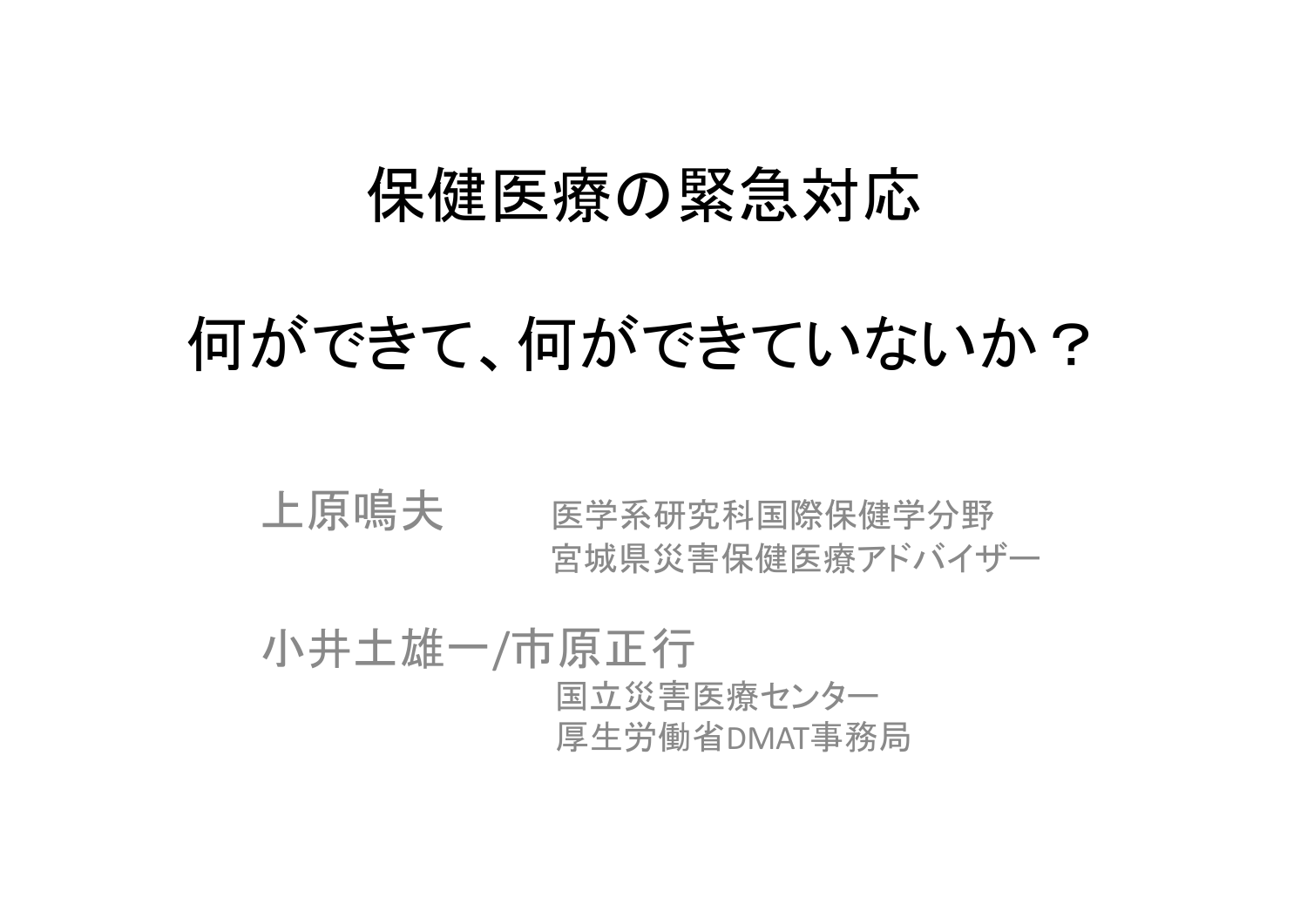## 東日本大震災に対するDMAT活動 【初動】

- 14:46 発災
- 14:51 DMAT本部を災害医療センターの中に立ち上げる 災害対応専用電話の設置
- 14:57 広域災害救急医療情報システムの災害運用を開始 都道府県の災害医療担当者に一斉通報
- 15:05 DIS災害情報システムの被害想定を確認 災害医療調査ヘリの運用を決定
- 15:10 全国のDMAT隊員へ待機要請を一斉通報
- 15:57 全都道府県、全DMAT隊員へ派遣要請を一斉通報 DMATの参集拠点を指示 岩手県→岩手医科大学 宮城県→仙台医療センター 福島県→福島県立医大 茨城県→筑波メディカルセンター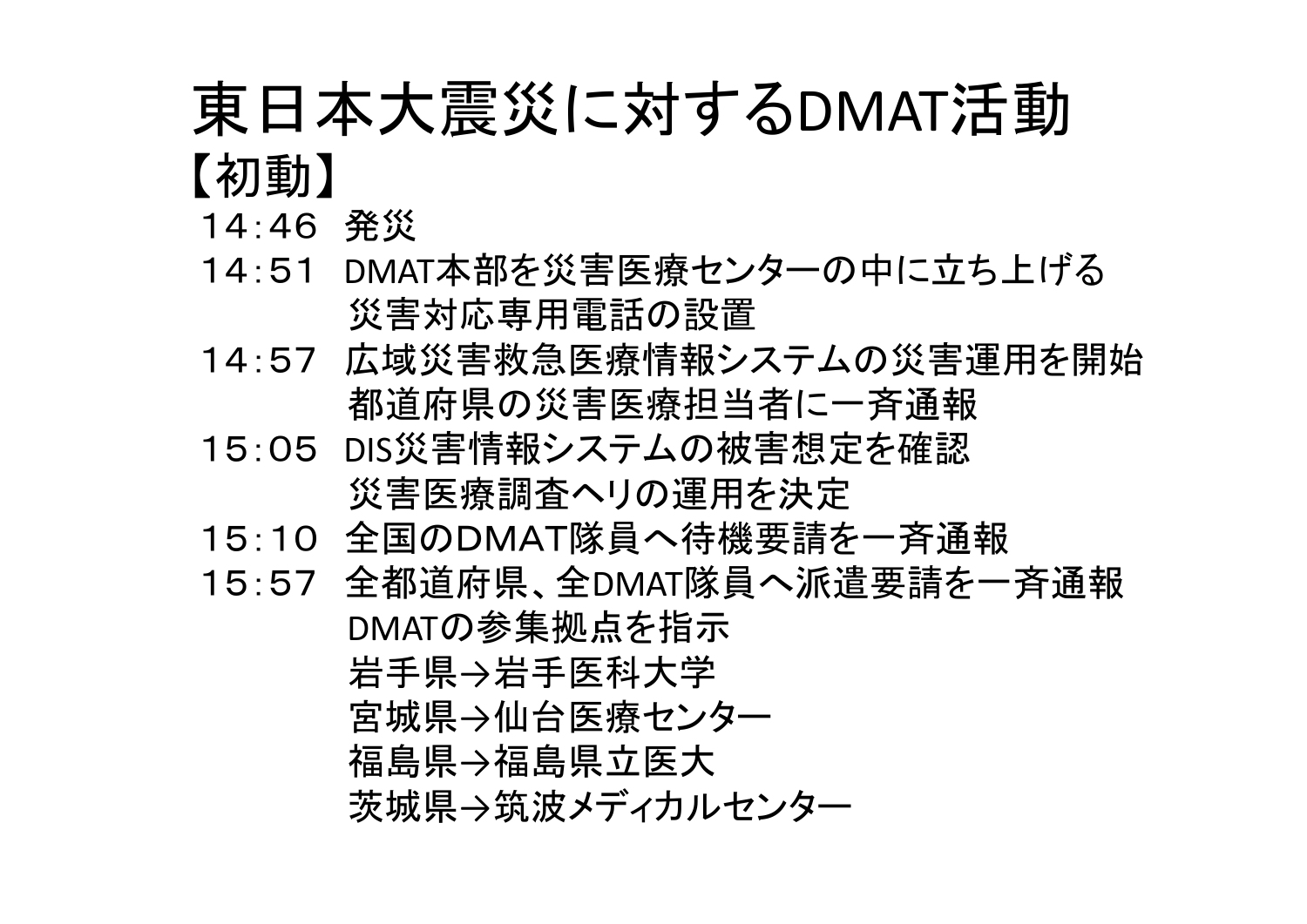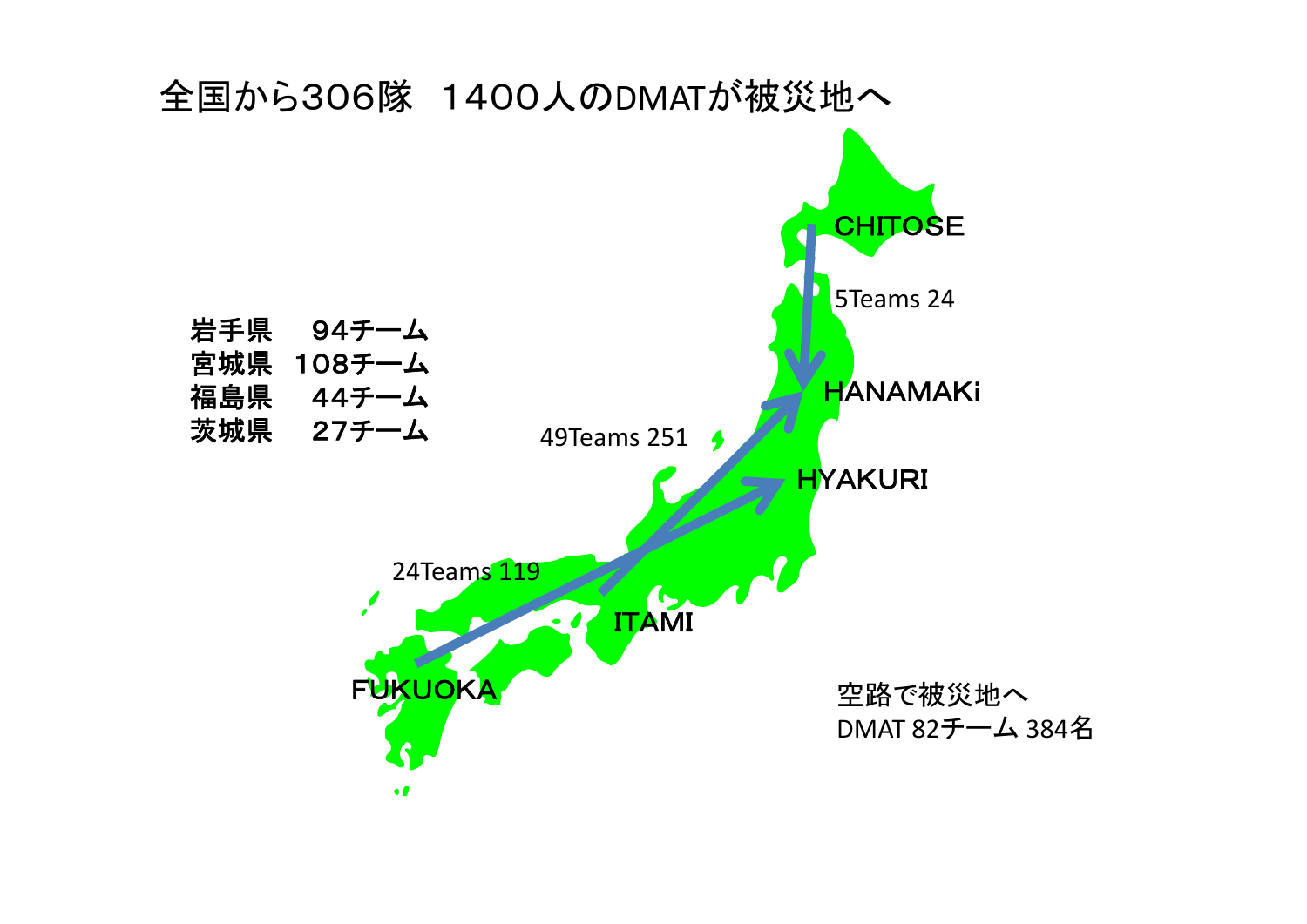# DMATの初動

- •初動はほぼ計画通りにできた
- $\bullet$  しかし、本来DMATの対象患者はほとんどい なかった。緑あるいは黒
- $\bullet$  そういう状況の中でも広域医療搬送実施 –― 花巻→千歳4人、福島→羽田9人
- $\bullet$ ドクヘリ20機で140人の患者を域内搬送
- $\bullet$ ある程度実績は残せた。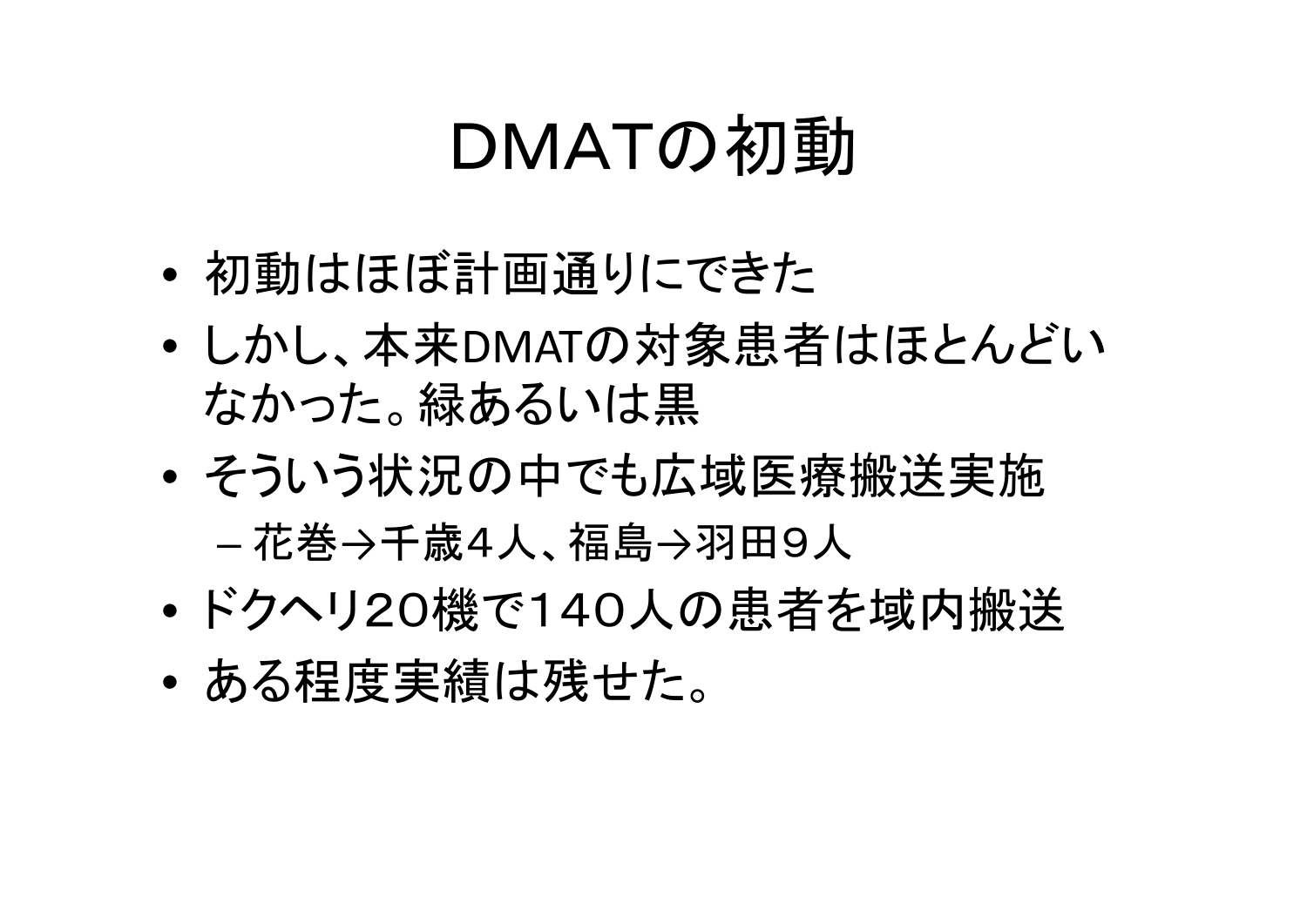# 想定外??

- •11日間活動 2次隊、3次隊を派遣
- $\bullet$  医療救護班への引継ぎに時間を要した 本来は72時間で医療救護班へ
- $\bullet$ 福島県30キロ圏内の患者移送を支援
- $\bullet$ 今回の活動を検証し、次に活かすことが重要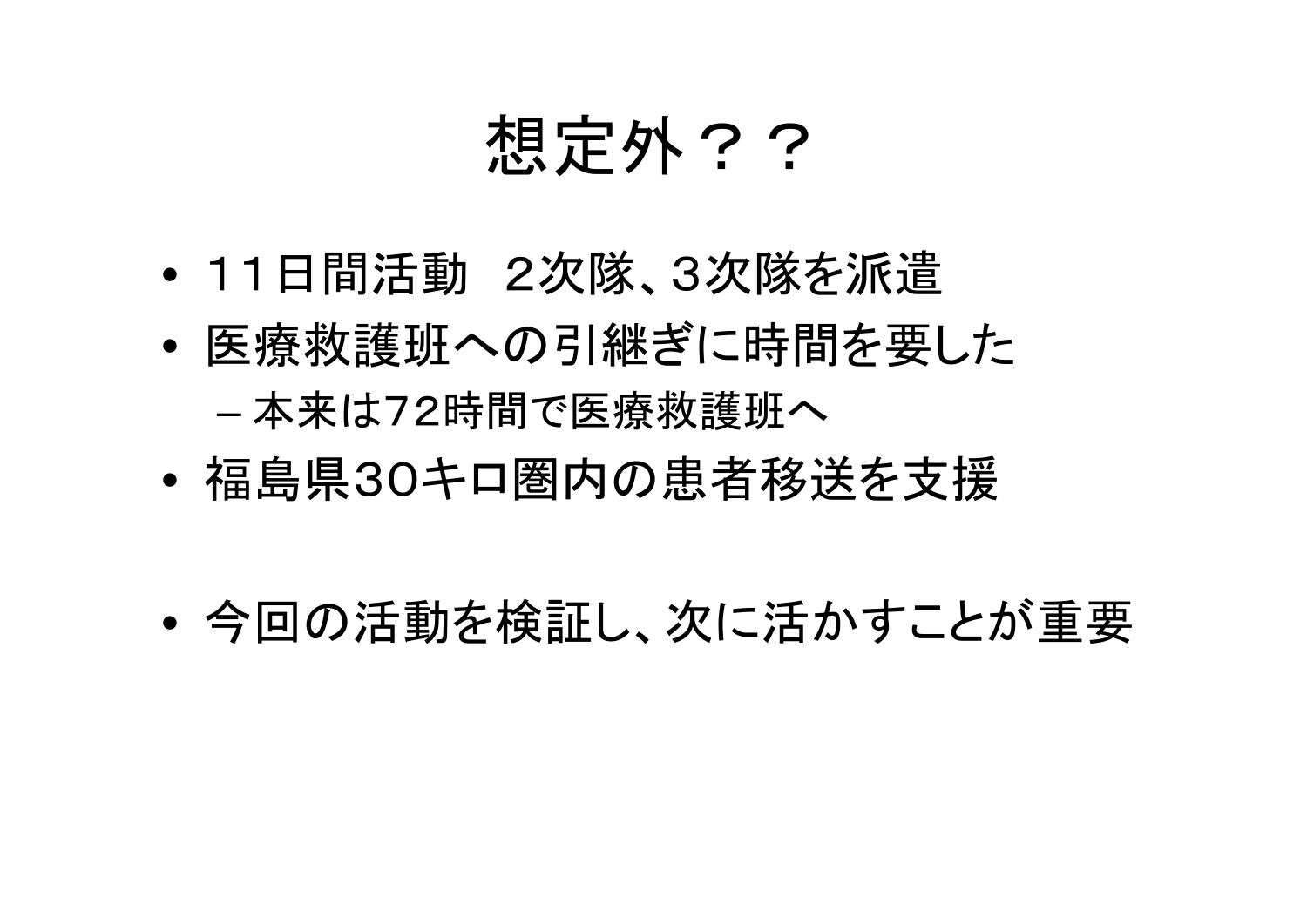## 災害時の保健医療の役割

- •救急時集団外傷(mass casualties)への対応
- • 被災民・避難民の健康管理
	- ー災害に起因する負傷・罹病への対応
	- -継続診療を必要とする一般医療ニーズへの対応 \*救急医療、慢性疾患
	- ー災害弱者の保護;在宅医療、機器依存治療を含む ー被災環境下での疾病要因への対策/予防管理  $\star$ 感染症、重油塵埃肺炎ほか
- • 地域保健医療システムの機能確保と復旧 \*災害時システムの構築と復興への設計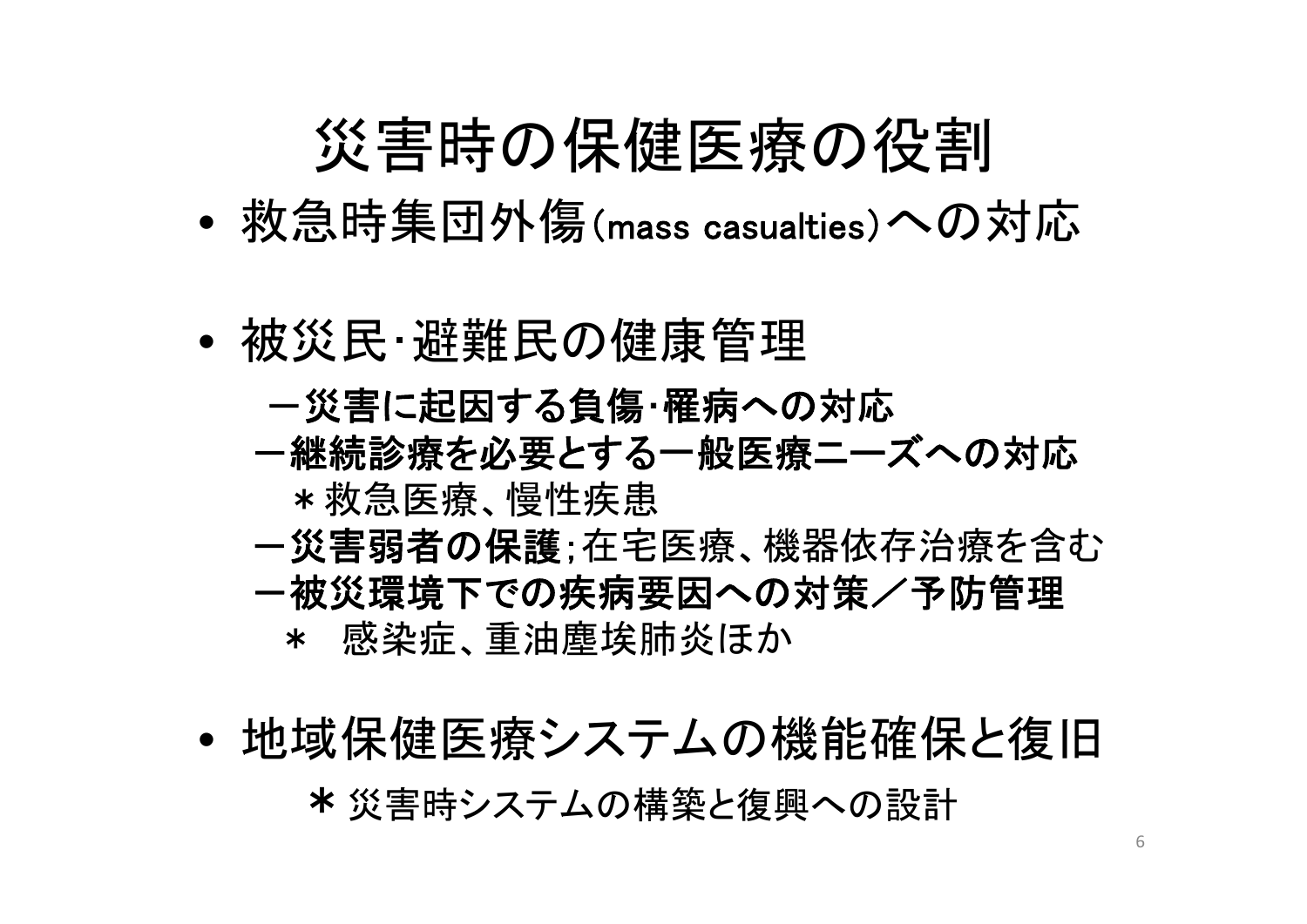- 1 Disaster committee and command system
- 2 Search, Rescue & First Aid
- 3 Emergency medical care
- 4 Evacuation
- 5 Initial assessment of damages and needs
- 6 Communication and information system
- 7 Supply of safe water
- 8 Purification and disinfection of drinking water
- 9 Water quality surveillance
- 10 Control of sewage and solid waste disposal
- 11 Delivery of relief supplies
- 12 Appropriate treatment of **Corpses**
- 13 Child protection
- 14 Health services at evacuation camps
- 15 Thorough assessment of damages and needs
- 16 Reporting and recording
- 17 Restoring of relevant health services
- 18 Disease surveillance
- 19 Health care by mobile team
- 20 Mental (psychological) support
- 21 Assessment of nutritional status
- 22 Vector control
- 23 Others
	- \*要援護者の特定と支援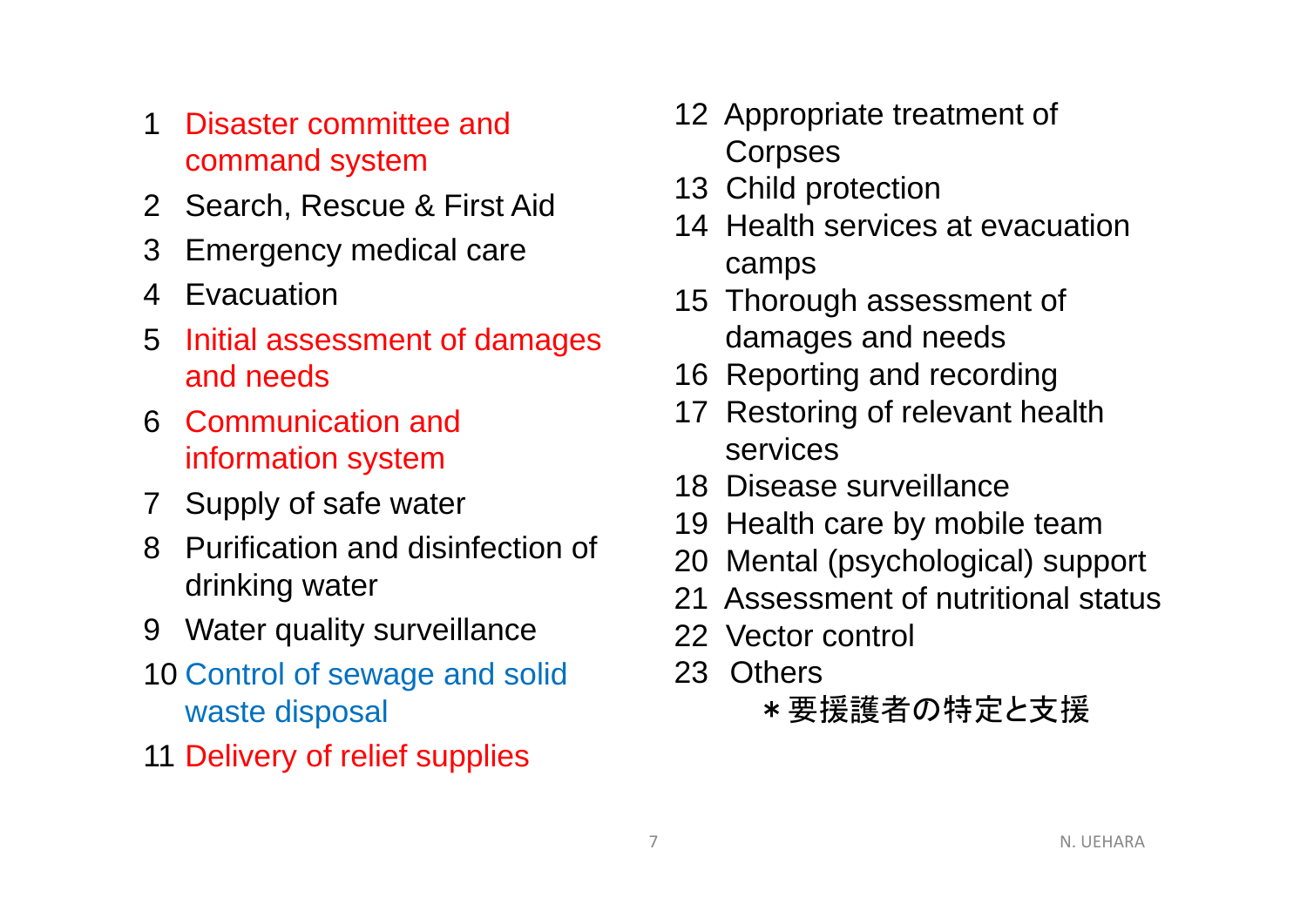#### **Disaster Health Management Cycle**



(Lechat ME)